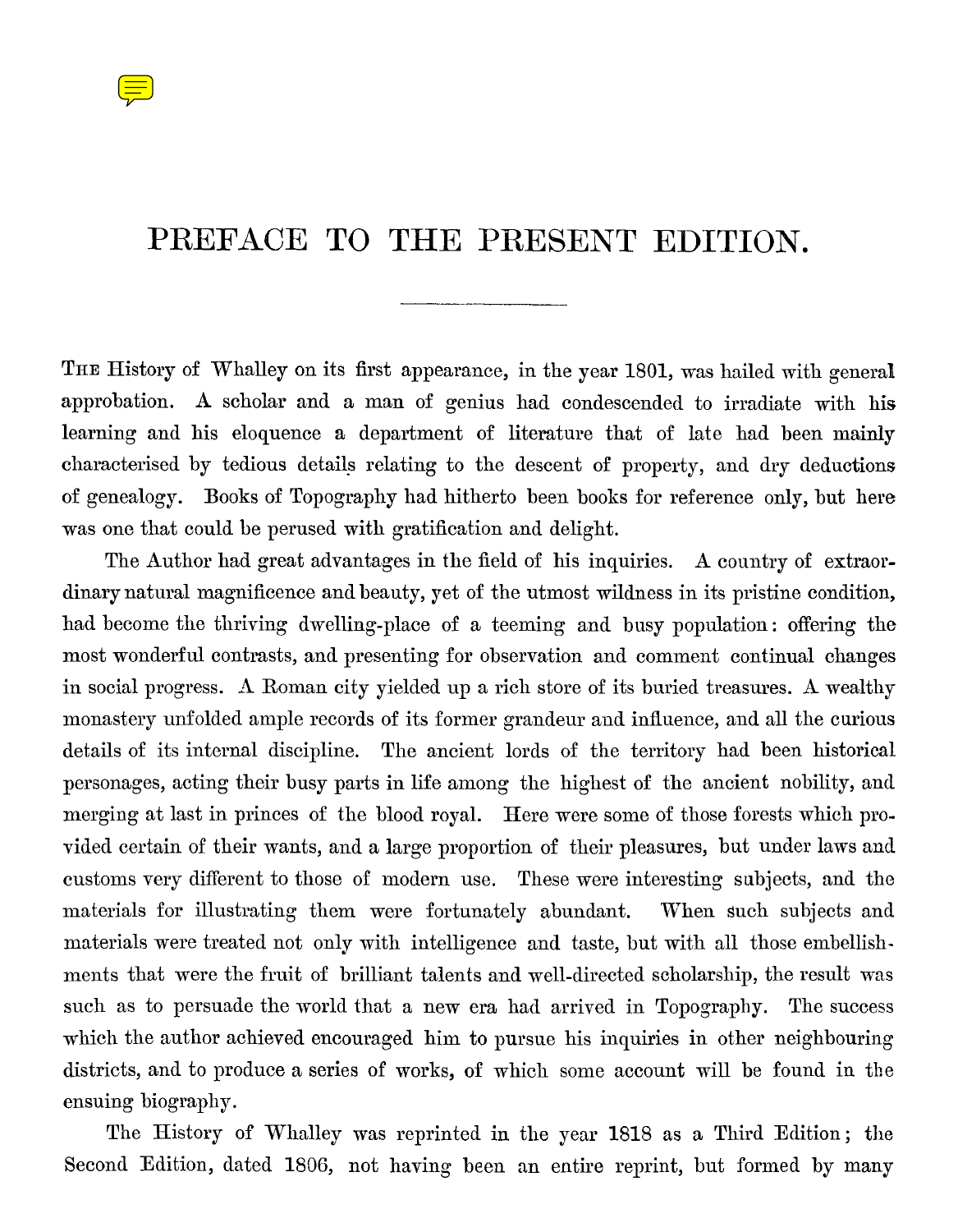x<br>
eancellings, additions, and supplements. And t cancellings, additions, and supplements. And this course of procedure constitutes, in fact, the chief defect of the Third Edition, as well as of the Second, and even, it must be admitted, of Dr. Whitaker's whole method, or want of method, as a local historian. The *limæ labor* was not a task in which he was disposed to engage. He took no pains to amend his original text,<sup>1</sup> but continually corrected it by supplementary statements, reverting to preceding passages, perhaps from memory only, and expecting the reader to do the same. Thus, in the course of the present work, he will often be found to introduce a subject for a second time,<sup>2</sup> amplify and elucidate his former statements, and sometimes, from a lapse of his really powerful memory, to which he too much trusted, actually to some extent repeat them.<sup>3</sup>

Many subjects are thus dislocated and divided, or discussed in several places, an arrangement which, if intentional, would show that the Author not merely expected that his book should be read throughout, but that the reader should retain in his mind all he had previously perused, as in other historical works of the highest class. Remembering, however, the more ordinary character of works of this kind, and the more ordinary uses to which they are generally applied, as books for occasional consultation, the present Editors have considered it desirable to make cross-references in such cases, and the book when completed will be rendered still further useful and availahle by an adequate Index, a very necessary feature in which it has hitherto been miserably defective.

Another matter to which in the revision of this Edition especial attention has been paid is the collation of documents, and the verification of quotations and references, many of which, it may be fairly declared, Dr. Whitaker had put forth with " all the carelessness of genius ; " and this is said advisedly, not overlooking the claim to " correct and authentic transcripts," which, with singular self-deception, he makes in his first Preface. For the records the present Editors have had recourse to the original manuscripts, wherever they were accessible, and in such cases it may he asserted that, with scarcely an exception, they have now the satisfaction to present a more accurate and often much fuller text. For

<sup>1</sup> The reader will find a very extraordinary instance of this noticed in p. 31. Dr. Whitaker never withdrew (in any of his threc editions)'his hope expressed in 1796 (in his *manuscript* copy) that Mr. Towneley would write on the Roman Antiquities discovered at Ribchester, although Mr. Towneley had actually addressed the Society of Antiquaries on the subject in 1798, and the Society had published his memoir in 1799. Yet in another place, at p 486, Dr. Whitaker mcntioned the Dissertation on the Ribchester Helmet, printed in the Vetusta Monumenta, as the only literary essay that Mr. Towneley ever gave to the public.

<sup>2</sup> The most serious instance of this is Clitheroe, the history of which is given partly in Chapter IV. of Book III. and partly in Chapter H. of Book IV. The latter will fall in the Second Volume of the present Edition.

3 Among several other *repetitions* in the Third Edition, the same document regarding the Chapelries of the Classis of Blackburn that is printed in full in the note at p. 160 is afterwards given in abstract in the text at p. 416.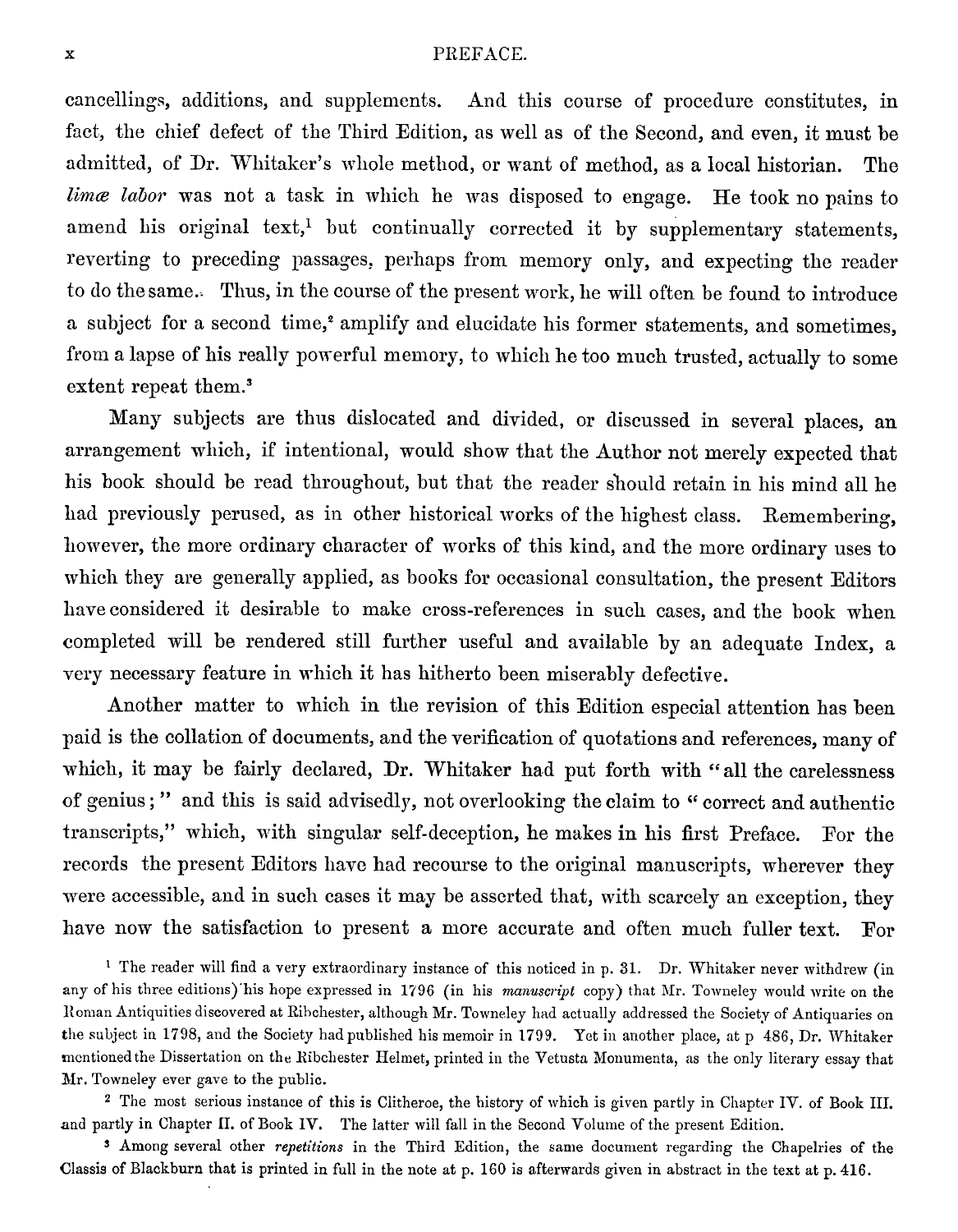PREFACE. xi<br>
ay after all have escaped their notice they still such blemishes as, they are sensible, may after all have escaped their notice they still solicit a candid indulgence.

In justice to themselves, and to the Publishers who are at the expense of this Edition, the Editors think it proper to specify further the extent of their additions. They must first remark, by way of anticipation, that they do not undertake to continue the recent history of the ancient Parish of Whalley during the last half-century. That would not only have enlarged the work to too great an extent, but it would have diluted its historical character, and have in fact made it a totally different book. The modern history of the district has been in part published in Baines's History of Lancashire, and more recently, to a certain extent, in Newbigging's History of the Forest of Rossendale. It may hereafter be written, more in detail, on a consistent and well-considered plan.

But in respect to the descent of great properties, and the correction and continuation of the lists of incumbents of the older churches, and the masters of the grammar schools, this edition will be rendered as complete as possible.

More particularly it is intended that the Pedigrees of the principal resident families, being brought down in all particulars to the present time, should impart a character to this edition which will deserve and insure a lasting reputation.

In every case, when such information is obtained as the Author would have probahly been disposed to employ had it been available to him, the occasion is taken to improve the text and to add valuable information in the notes. Altogether this First Volume has received an accession of more than one-fourth of new matter : which the reader will readily distinguish by its being marked throughout with  $\lceil \ \rceil$ .

The chapter on the Roman Antiquities of Ribchester is enlarged by the addition of fresh information and additional engravings to the extent of more than seventeen pages, including a description of Dr. Whitaker's own plates, which was hitherto wholly omitted.

To the documents illustrative of the history of the Abbey there are important accessions, from various sources, and especially from the singular commonplace-book or miscellany kept by the monks (and now preserved in the British Museum,) from which Dr. Whitaker himself made many extracts. Among these are the two political Poems in pp. 155, 156, only partly and incorrectly printed by Dr. Whitaker, but now rendered complete. The exceedingly curious Lectionary in pp. 193-199 is a new feature, and a document of which the Editors know of no parallel belonging to any English monastery.

The Seals engraved by Dr. Whitaker are now for the first time described, and the Seal of the Abbey itself has been found, and is engraved for the first time.